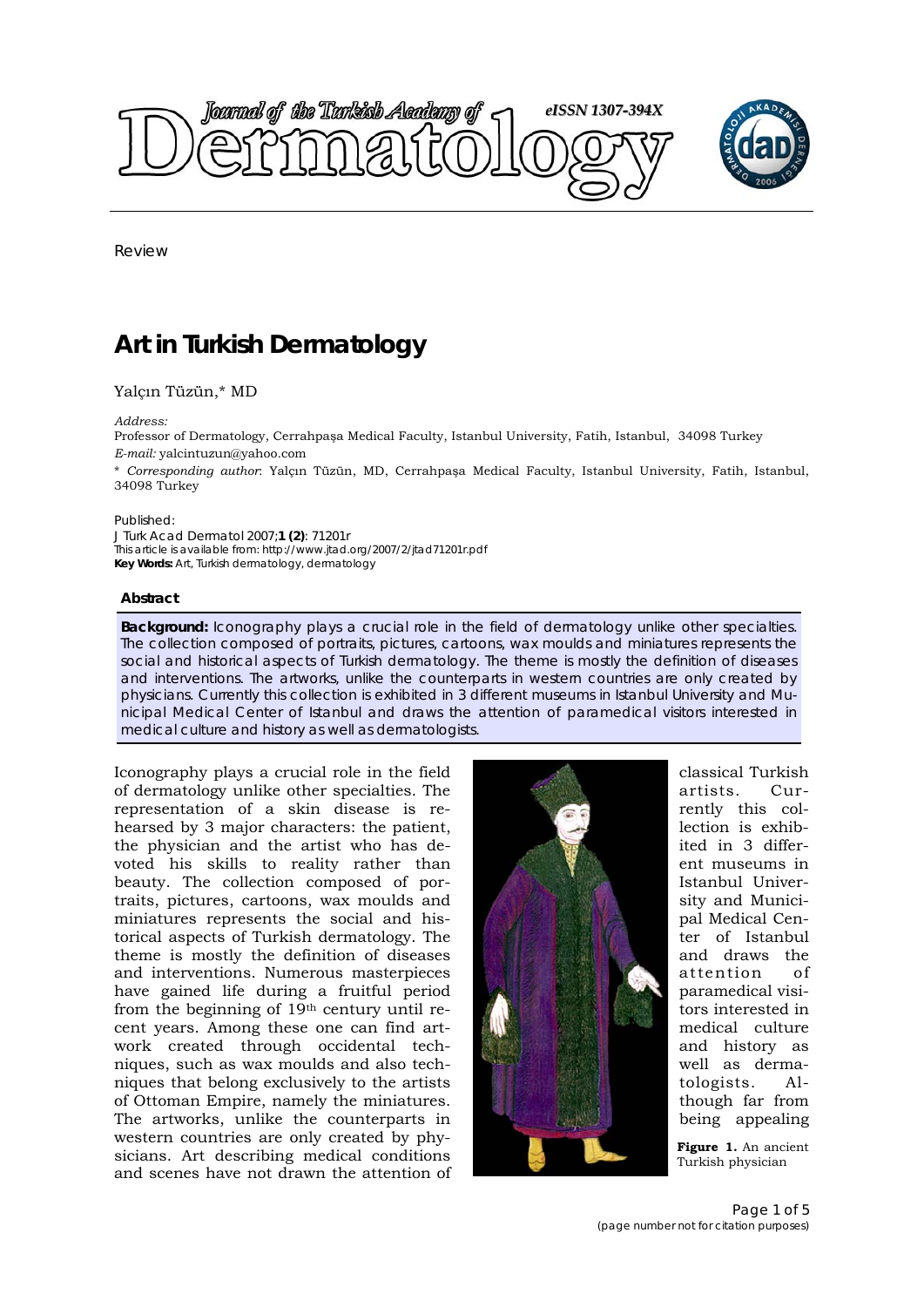*J Turk Acad Dermatol* 2007; **1 (2)**: 71201r. http://www.jtad.org/2007/2/jtad71201r.pdf



**Figure 2.** Ambulance

to the eyes, wax moulds are admired for the quality of the lesions and features that give the impression of actual patients about to open their eyes. They reflect the superior cultural level of Turkish dermatology.

In the figures below, some examples are seen.



**Figure 3.** This miniature is a representation of a consultation among physicians



**Figure 4.** Miniature is a technique of two-dimensional pictures lacking perspective that reflects the oriental point of view



**Figure 5.** These works of art of heroic physicians that could be named as "backstage performers" have served as educational tools in those times when photography was routinely unavailable for the practicing dermatologist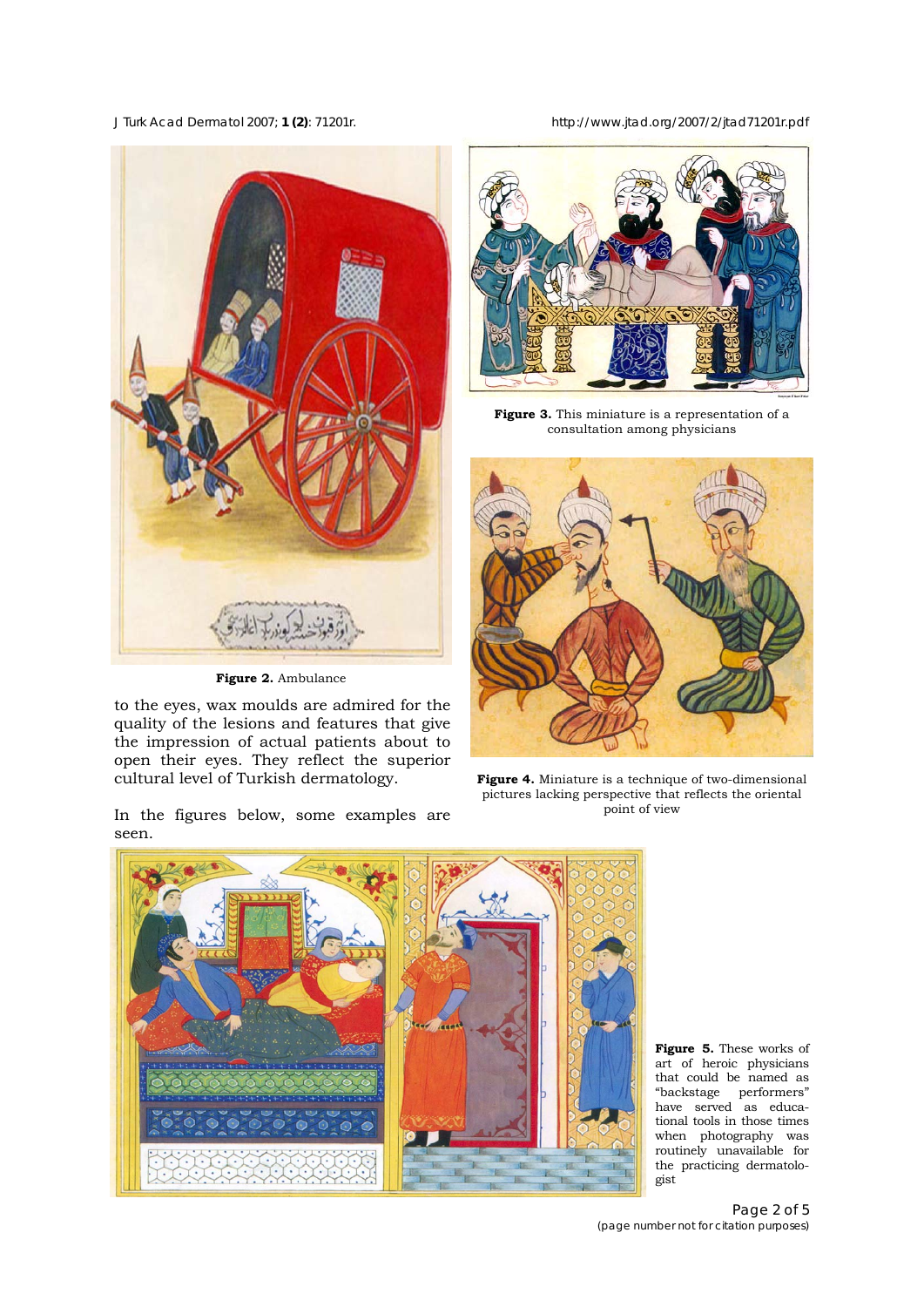*J Turk Acad Dermatol* 2007; **1 (2)**: 71201r. http://www.jtad.org/2007/2/jtad71201r.pdf



**Figure 7.** Saint Mary and Jesus Christ [**1**]

The following figures are miniatures of medical practices in the Ottoman period.



**Figure 9.** This miniature illustrates a female patient with lepromatous nodules on her feet



**Figure 8.** This miniature depicts an interventional setting about the drainage of hydradenitis suppurativa lesions [**2**]



Figure 10. An interesting approach to lepromatous lesions is pictured: cauterization [**2**]



Figure 11. Creating a fistula on the nose of a patient with rhinophyma [**2**]



**Figure 12.** An interventional treatment to sinuses by evacuation is illustrated

Page 3 of 5 *(page number not for citation purposes)*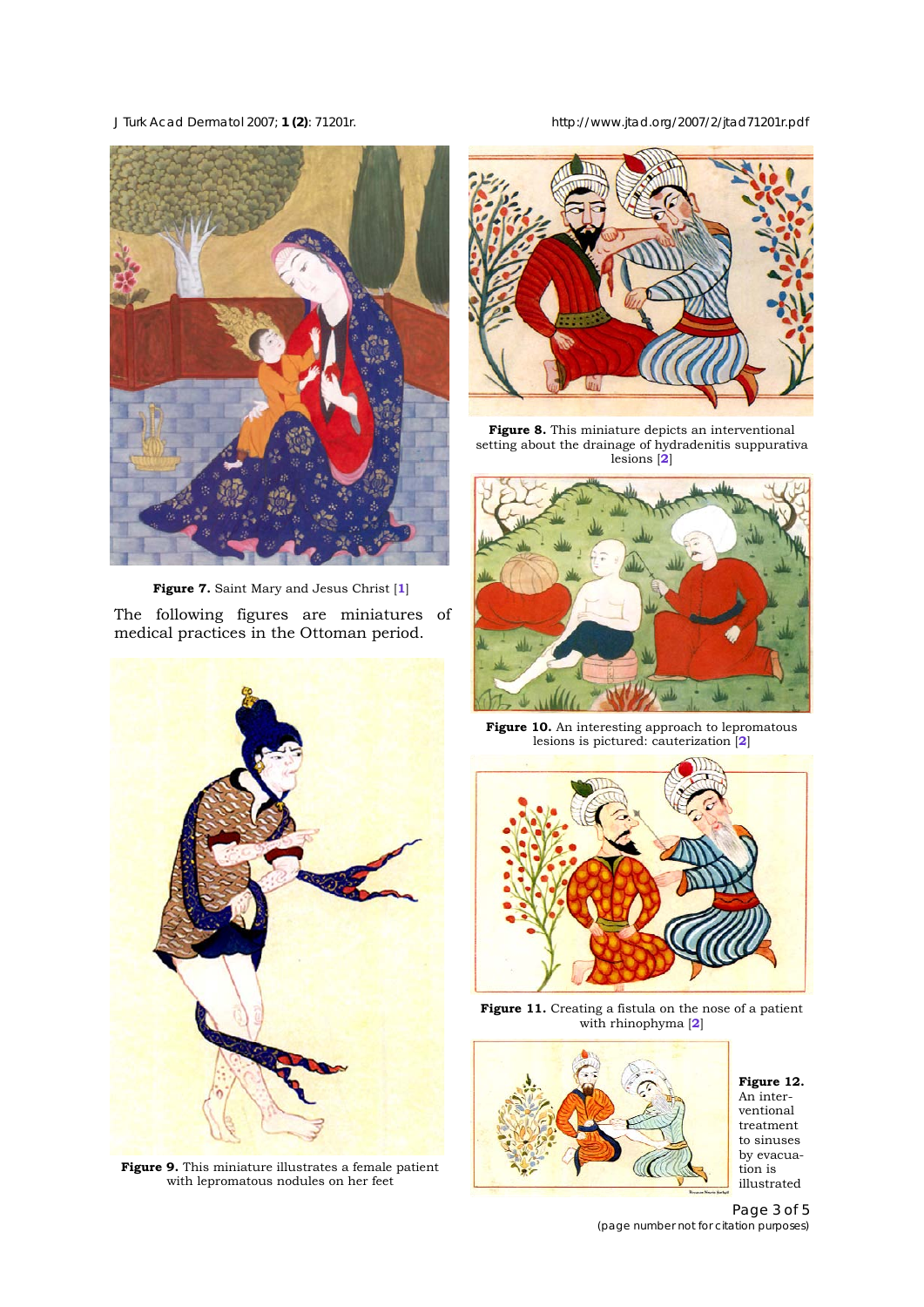*J Turk Acad Dermatol* 2007; **1 (2)**: 71201r. http://www.jtad.org/2007/2/jtad71201r.pdf



**Figure 13.** The humble nature of the physician is easily judged by the appearance. The similarity in vesture and the level of placement in picture of both characters would not give way to any hint of haughtiness, however a long and gray beard is a representative of wisdom and sapience [**2**].

some dermatological conditions.

The following figures are wax models of

**Figure 14.** Tinea pedis et manum



**Figure 15.** This face, full of various lesions is a good representative of unfortunate patients with xeroderma pigmentosum



**Figure 16.** Although one can not see the expression in the eyes, the agony on this face of a man with erysipelas is beyond that of an inanimate object can reflect